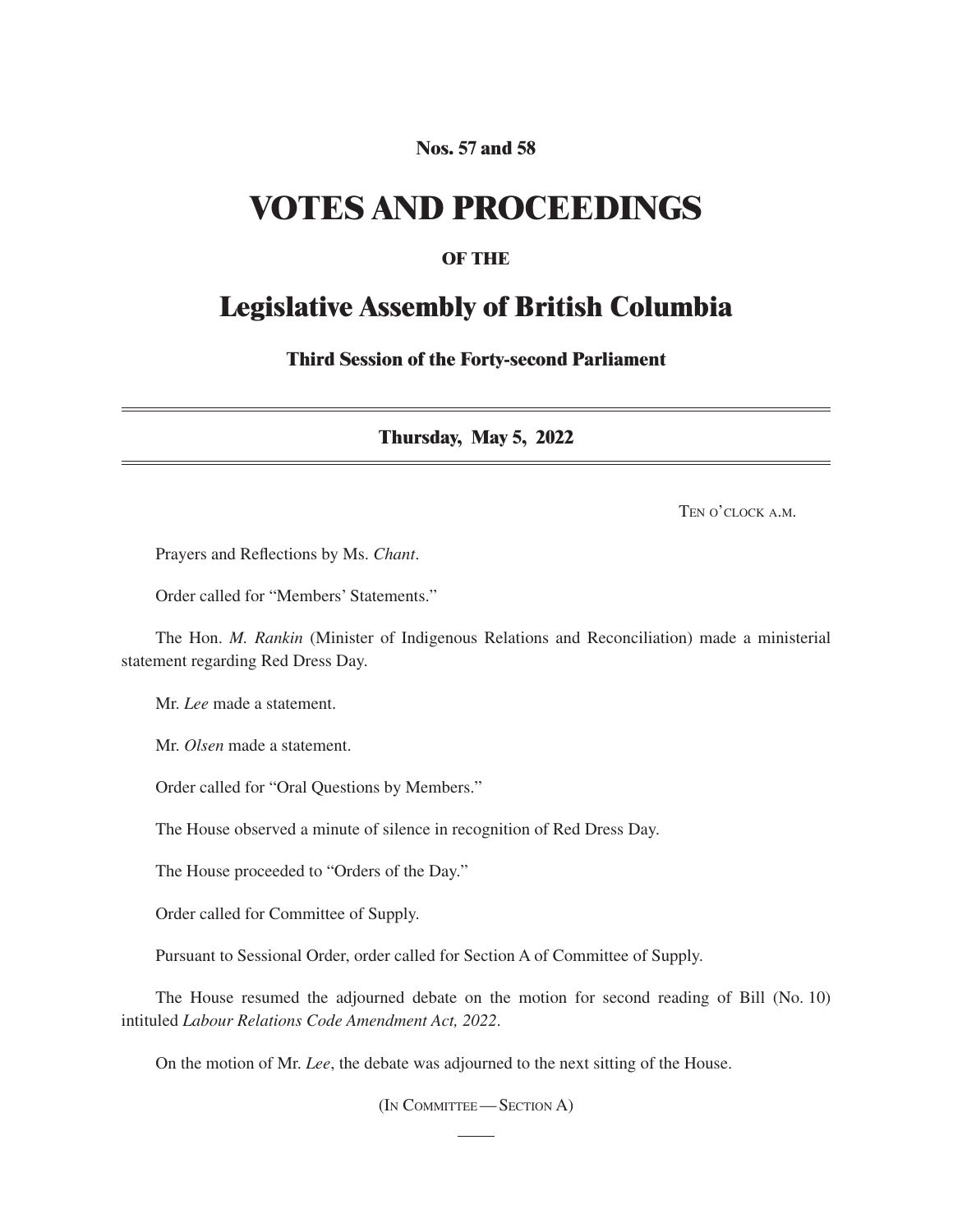Section A of Committee of Supply reported progress of the estimates of the Ministry of Education and Child Care.

Report to be considered at the next sitting.

Committee to sit again at the next sitting.

And then the House adjourned at 11.55 a.m.

### **Thursday, May 5, 2022**

ONE O'CLOCK P.M.

The House proceeded to "Orders of the Day."

Order called for Committee of Supply.

Pursuant to Sessional Order, order called for Section A of Committee of Supply.

The House resumed the adjourned debate on the motion for second reading of Bill (No. 10) intituled *Labour Relations Code Amendment Act, 2022*.

The debate continued.

The Hon. *B. Ma* reserved her right to raise a question of privilege regarding comments made by Ms. *Kirkpatrick*.

The House divided.

Motion agreed to on the following division:

|               |                 | $Y_{\rm EAS}\! =\! 44$ |             |
|---------------|-----------------|------------------------|-------------|
| Rice          | <b>Starchuk</b> | Robinson               | Elmore      |
| Walker        | Anderson        | Eby                    | <i>Brar</i> |
| <i>Simons</i> | Donnelly        | Dix                    | <b>Begg</b> |
| Popham        | Bailey          | <i>Osborne</i>         | D'Eith      |
| Beare         | Alexis          | Fleming                | <i>Sims</i> |
| Kahlon        | Routley         | Rankin                 | Chant       |
| Kang          | Whiteside       | Ralston                | Leonard     |
| Bains         | Heyman          | Sharma                 | Glumac      |
| Dean          | Conroy          | Routledge              | Yao         |
| Ma            | Farnworth       | Paddon                 | Dykeman     |
| A. Singh      | Horgan          | Sandhu                 | Olsen       |
|               |                 | $N_{AYS}$ - 20         |             |
| Milobar       | <b>Bernier</b>  | <i>Morris</i>          | Shypitka    |
| <i>Stone</i>  | Paton           | Kirkpatrick            | Letnick     |
| Halford       | Clovechok       | Wat                    | Banman      |
| de Jong       | Rustad          | Lee                    | Ashton      |
| Ross          | Kyllo           | <i>Stewart</i>         | Tegart      |

Bill (No. 10) read a second time and *Ordered* to be placed on the Orders of the Day for committal at the next sitting after today.

Bill (No. 23) intituled *Mental Health Amendment Act, 2022* was committed.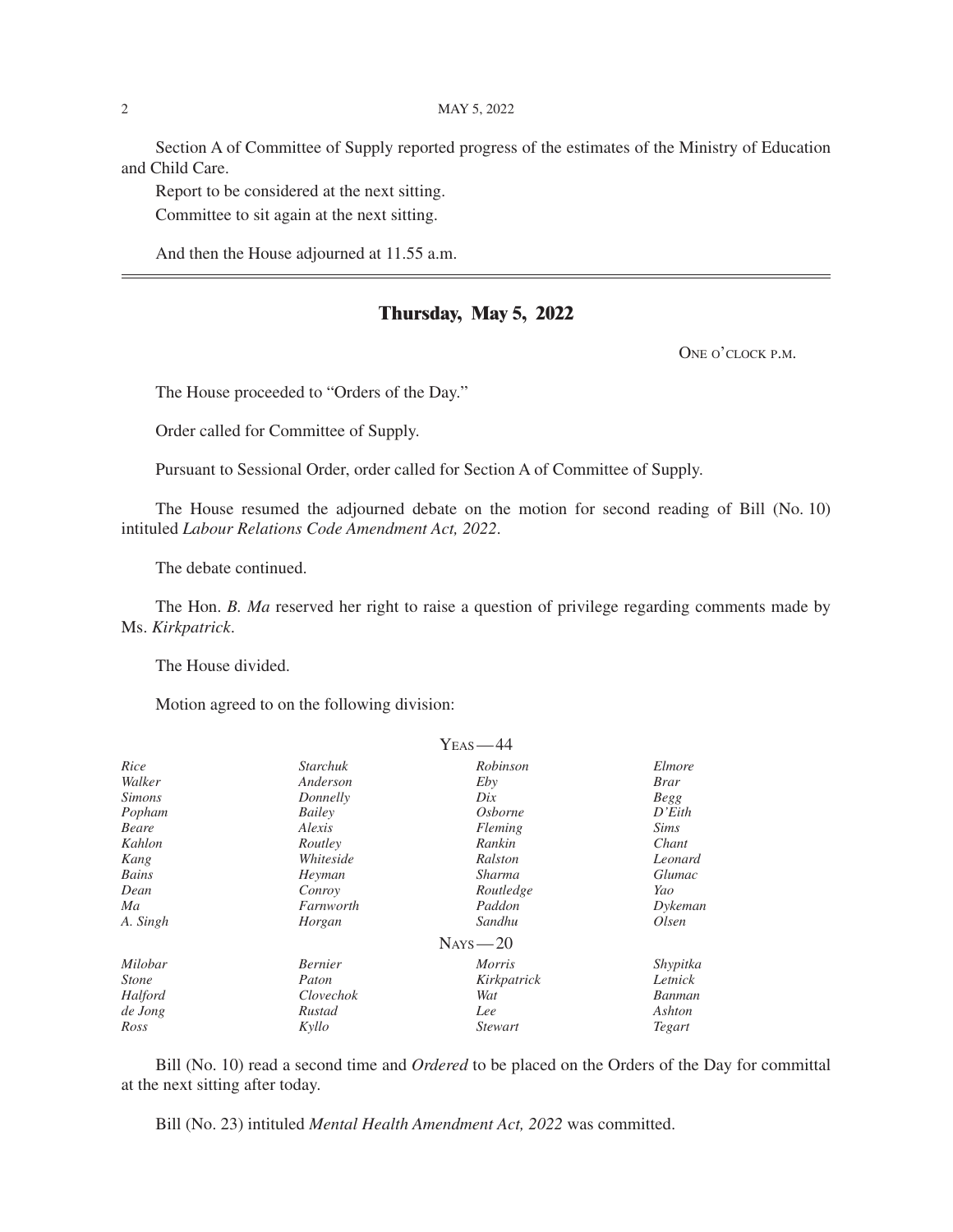Clauses 1 through 3 of Bill (No. 23) passed.

On clause 4 of Bill (No. 23).

The Committee rose, reported progress and asked leave to sit again. Bill to be considered at the next sitting.

#### (In Committee—Section A)

22. *Resolved*, That a sum not exceeding \$8,178,585,000 be granted to Her Majesty to defray the expenses of Ministry of Education and Child Care, Ministry Operations, to 31st March, 2023.

Section A of Committee of Supply reported the Resolution and completion of the estimates of the Ministry of Education and Child Care and further reported progress of the estimates of the Ministry of Indigenous Relations and Reconciliation.

Report to be considered at the next sitting. Committee to sit again at the next sitting.

By agreement, summary of debate of estimates passed in Section A (Ministry of Education and Child Care) to be considered at the next sitting.

And then the House adjourned at 5.19 p.m.

HON. RAJ CHOUHAN, *Speaker*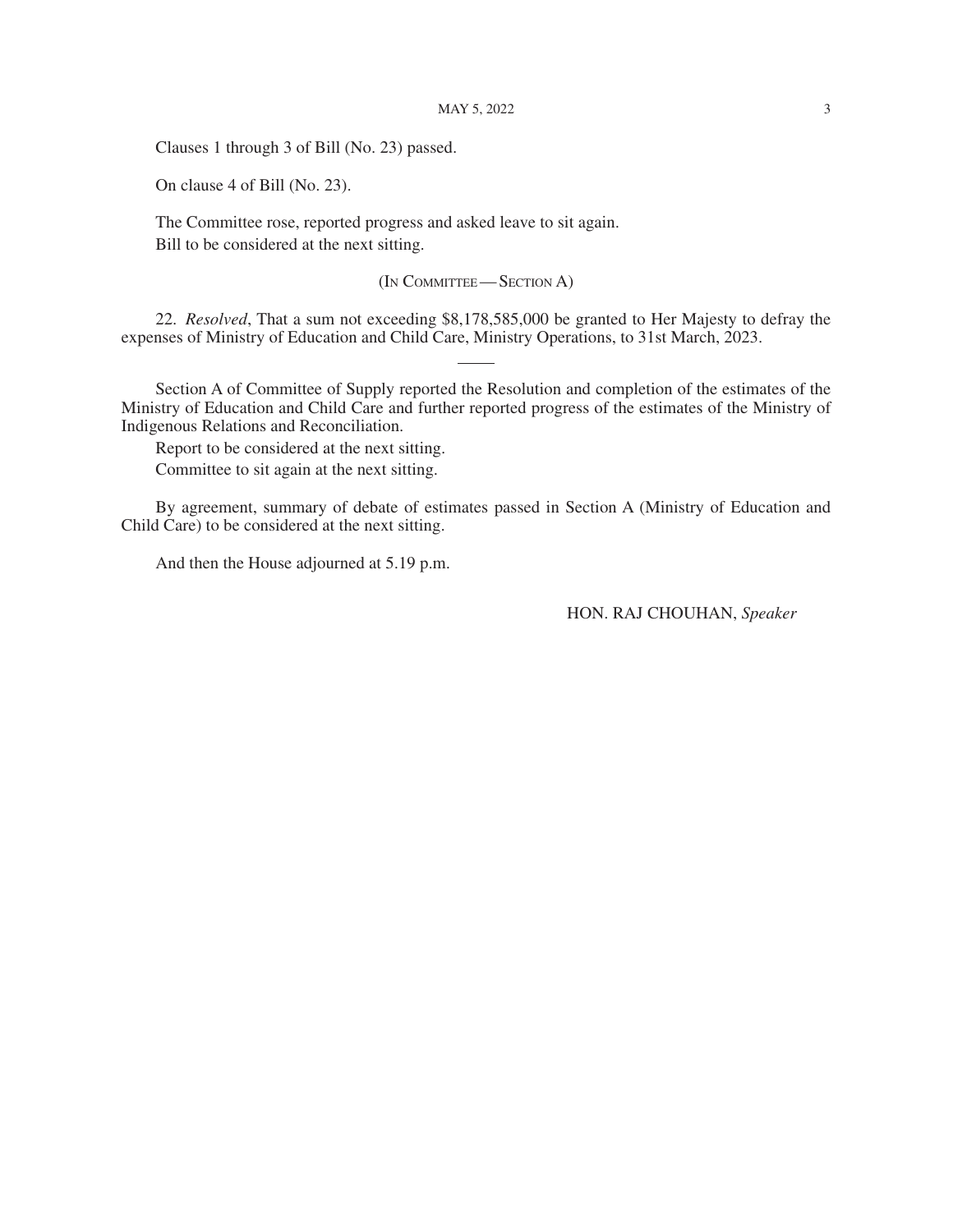| ١             |
|---------------|
| l,            |
|               |
| ļ             |
|               |
|               |
| $\frac{1}{2}$ |
|               |
| <b>CCL</b>    |
|               |
|               |
|               |
| ۲             |
|               |
|               |
|               |
|               |

**GOVERNMENT BILLS**<br>(Listing printed for convenience only) *(Listing printed for convenience only)*

**GOVERNMENT BILLS**

| Bill<br>N⊙.     | Title                                                                                           | Member            | First<br>Reading | Second<br>Reading | mittee<br>Com-  | Report          | Amended          | Reading<br>Third | Royal<br>Assent | S.B.C.<br>Chap.<br>No. |
|-----------------|-------------------------------------------------------------------------------------------------|-------------------|------------------|-------------------|-----------------|-----------------|------------------|------------------|-----------------|------------------------|
|                 | An Act to Ensure the Supremacy of Parliament                                                    |                   | Feb. 8           |                   |                 |                 |                  |                  |                 |                        |
| $\sim$          | <br>Municipalities Enabling and Validating (No. 4)<br>Amendment Act, 2022                       | Hon. J. Osborne   | Feb. 9           | Feb. 10           | Feb. 15         | Feb. 15         |                  | Feb. 15          | Mar. 10         |                        |
| 3               | Protected Areas of British Columbia                                                             | Hon. G. Heyman    | Feb. 10          | Feb. 14           | Feb. 15         | Feb. 15         |                  | Feb. 15          | Mar. 10         | $\sim$                 |
| 4               |                                                                                                 | Hon. A. Kang      | Feb. 14          | Feb. 17           | $\rm{Mar.}$ $7$ | $\rm{Mar.}$ $7$ |                  | $\rm{Mar.}$ $7$  | $\rm{Mar.}\,10$ | ↤                      |
| S               | <br>Workers Compensation Amendment Act, 2022                                                    | Hon. H. Bains     | Feb. 16          | Feb. 17           | Mar. 3          | Mar. 3          |                  | Mar. 3           | Mar. 10         | $\infty$               |
| ∽               |                                                                                                 | Hon. S. Robinson  | Feb. 22          | Mar. 10           | Apr. 6          | Apr. 6          | Apr. 6           | Apr. 25          |                 |                        |
|                 |                                                                                                 | Hon. R. Fleming   | Feb. 23          |                   |                 |                 |                  |                  |                 |                        |
| $\infty$        | Child and Family Support) Amendment Act, 2022<br>Attorney General Statutes (Hague Convention on |                   | Mar. 2           | Mar. 8            | Mar. 28         | Mar. 28         |                  | Mar. 28          | Mar. 31         | $\Omega$               |
| σ               | Attorney General Statutes Amendment Act, 2022                                                   |                   | Mar. 2           | Mar. 8            | Mar. 29         | Mar. 29         |                  | Mar. 29          | Mar. 31         | ৩                      |
| $\overline{10}$ |                                                                                                 |                   | Apr. $6\,$       | May 5             |                 |                 |                  |                  |                 |                        |
|                 |                                                                                                 | Hon. S. Robinson  | Mar. 7           | Mar. 10           | Mar. 29         | Mar. 29         | Mar. 29          | Mar. 31          | Mar. 31         | $\circ$                |
| $\overline{c}$  | .<br>.<br>.<br>.<br>.<br>.<br>.                                                                 | Hon. S. Robinson  | Mar. 28          | Apr. 5            | Apr. 25         | Apr. 25         |                  | Apr. 25          |                 |                        |
| $\mathbf{1}^3$  | Passenger Transportation Amendment Act, 2022                                                    | Hon. R. Fleming   | Mar. 8           | Mar. 30           | Apr. $7$        | Apr. 7          | Apr. 7           | Apr. 25          |                 |                        |
| $\overline{14}$ |                                                                                                 | Hon. K. Conroy    | Mar. 9           | Mar. 30           | Apr. 26         | Apr. 26         |                  | Apr. 26          |                 |                        |
| $\overline{16}$ | <br>Transportation Amendment Act, 2022                                                          | Hon. R. Fleming   | Apr. 5           | Apr. 27           | May $3$         | May 3           |                  |                  |                 |                        |
| $\overline{17}$ | <br>Miscellaneous Statutes Amendment Act, 2022                                                  |                   | Mar. 31          | Apr. $7$          | Apr. 28         | Apr. 28         |                  | Apr. 28          |                 |                        |
| 18              |                                                                                                 | Hon. S. Robinson  | Mar. 28          | Mar. 29           | Mar. 30         | Mar. 30         |                  | Mar. 30          | Mar. 31         | ∼                      |
| 19              | <br>Employment Standards Amendment Act, 2022                                                    |                   | Mar. 28          | Mar. 29           | Mar. 30         | Mar. 30         |                  | Mar. 30          | Mar. 31         | $\infty$               |
| 20              | Municipal Affairs Statutes Amendment Act, 2022                                                  | Hon. N. Cullen    | Apr. $7$         | Apr. 26           | May 3           | May 3           | May <sub>3</sub> | May 3            |                 |                        |
| $\overline{c}$  | <br>Professional Governance Amendment Act, 2022                                                 | <br>Hon. D. Eby   | Apr. 25          | May $2$           |                 |                 |                  |                  |                 |                        |
| 22              |                                                                                                 | Hon. J. Whiteside | Apr. 26          | May $2$           |                 |                 |                  |                  |                 |                        |
| 23              |                                                                                                 |                   | Apr. 28          | May 4             |                 |                 |                  |                  |                 |                        |
| 24              |                                                                                                 |                   | May $2$          | May 4             |                 |                 |                  |                  |                 |                        |

MAY 5, 2022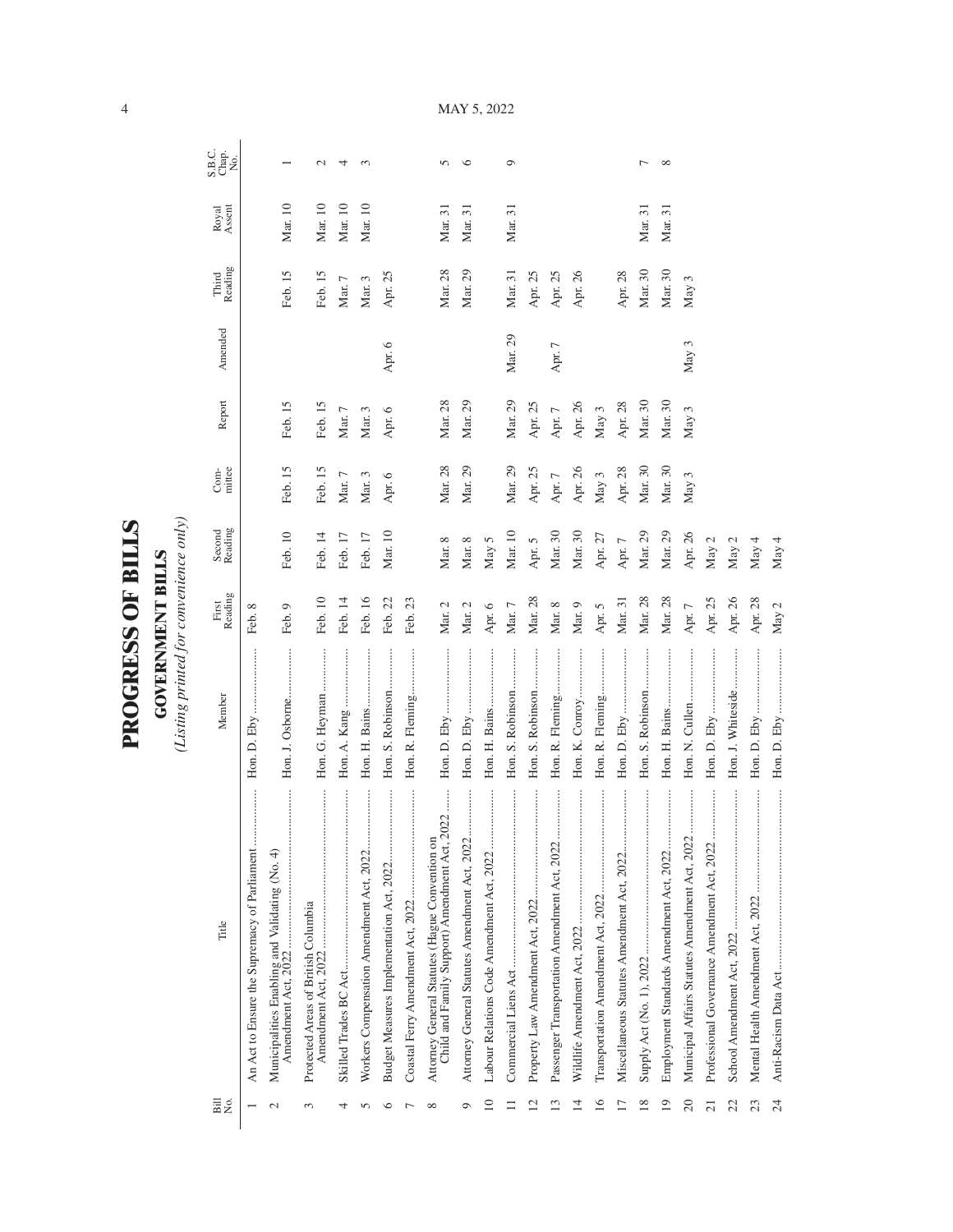**PROGRESS OF BILLS - Continued PROGRESS OF BILLS** *— Continued*

**MEMBERS' BILLS**<br>(Listing printed for convenience only) *(Listing printed for convenience only)* **MEMBERS' BILLS**

| $\overline{B}$<br>Σó, | Title                                              | Member                                 | Reading<br>First     | Second<br>Reading | mittee<br>Com- | Report | Amended | Reading<br>Third | Royal<br>Assent | S.B.c.<br>Chap.<br>No.           |
|-----------------------|----------------------------------------------------|----------------------------------------|----------------------|-------------------|----------------|--------|---------|------------------|-----------------|----------------------------------|
|                       | M 201 British Columbia Transit Amendment Act, 2022 |                                        | Mar. 3               |                   |                |        |         |                  |                 |                                  |
|                       |                                                    |                                        | Mar. 8               |                   |                |        |         |                  |                 |                                  |
|                       | M 203 Assessment (Split Assessment Classification) |                                        | Mar. 9               |                   |                |        |         |                  |                 |                                  |
|                       |                                                    |                                        | Mar. 10              |                   |                |        |         |                  |                 |                                  |
|                       | .                                                  | Mr. Clovechok                          | Apr. 5               |                   |                |        |         |                  |                 |                                  |
|                       |                                                    |                                        | Apr. 6               |                   |                |        |         |                  |                 |                                  |
|                       |                                                    |                                        | Apr. 25              |                   |                |        |         |                  |                 |                                  |
|                       |                                                    |                                        | May 2                |                   |                |        |         |                  |                 |                                  |
| * Title changed.      |                                                    |                                        |                      |                   |                |        |         |                  |                 |                                  |
|                       |                                                    | (Listing printed for convenience only) | <b>PRIVATE BILLS</b> |                   |                |        |         |                  |                 |                                  |
| Bill<br>Σó,           | Title                                              | Member                                 | Reading<br>First     | Second<br>Reading | mittee<br>Com- | Report | Amended | Third<br>Reading | Royal<br>Assent | C<br>SB <sub>Q</sub><br>SBQ<br>Z |

Pr 401 Sea to Sky University Amendment Act, 2022 ..................... Mr. Sturdy ........................ Apr. 5

Apr. 5

MAY 5, 2022